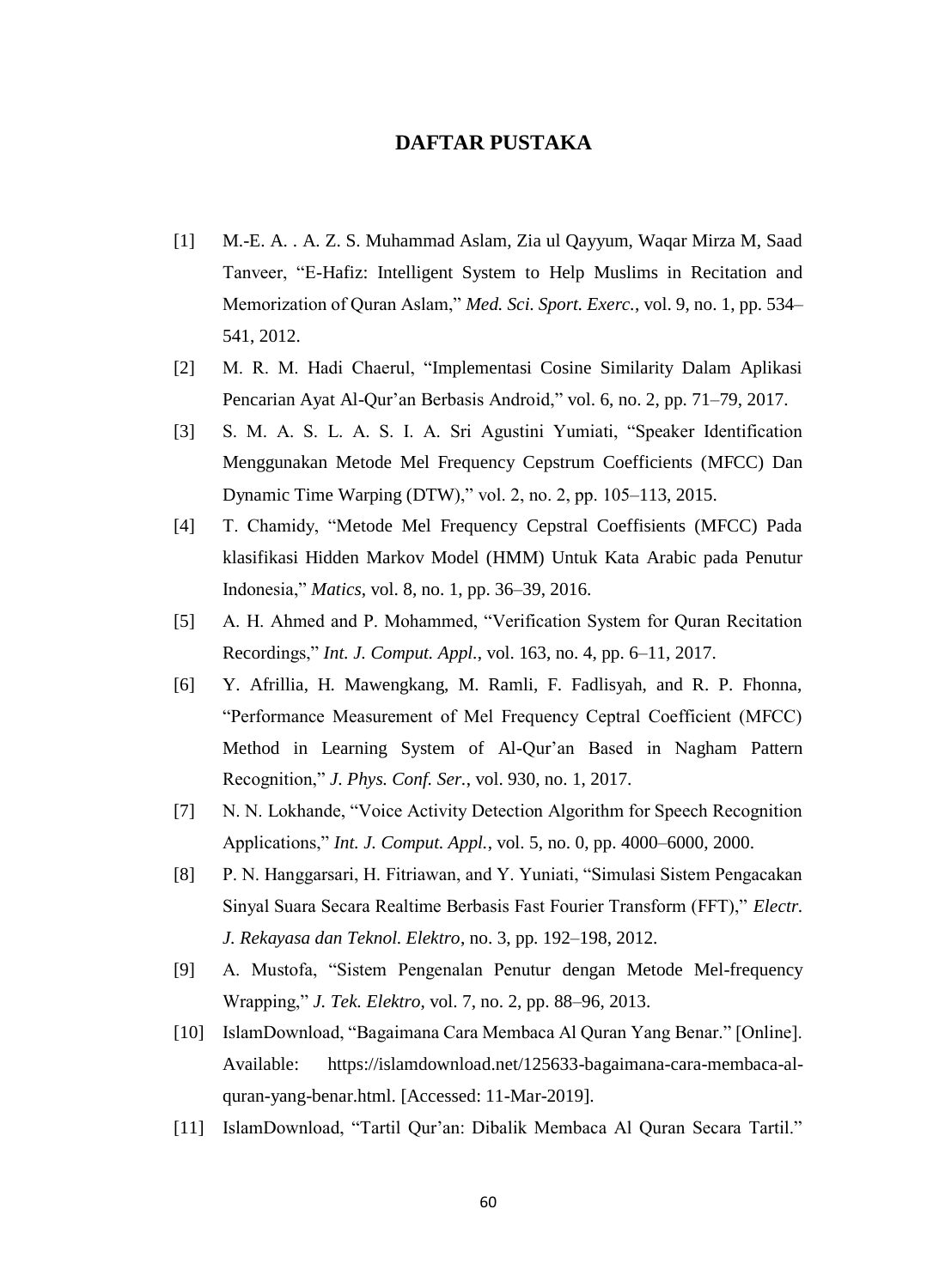[Online]. Available: https://islamdownload.net/125384-tartil-quran-di-balikmakna-membaca-al-quran-secara-tartil.html. [Accessed: 11-Mar-2019].

- [12] I. Wijayanto, B. Hidayat, and Suyanto, "Pemisahan Suara Musik Instrumental Menggunakan Metode Independent Component Analysis dan Pemodelan Autoregressive Moving Average," *Konf. Nas. Sist. dan Inform.*, no. 1, pp. 61– 68, 2011.
- [13] L. Hakim, A. Arifin, and T. A. Sardjono, "Identifikasi Suara Serak Berbasis Transformasi Wavelet Dan Algoritma Jaringan Syaraf Tiruan," *13th Semin. Intell. Technol. Its Appl.*, no. May 2014, pp. 119–124, 2012.
- [14] R. Wulandari, A. Izzuddin, and T. Asrori, "Pengenalan Ucapan Menggunakan Algoritma Back Propagation," vol. 6, no. 1, pp. 28–36, 2016.
- [15] K. Liu *et al.*, "Endpoint detection of distributed fiber sensing systems based on STFT algorithm," *Opt. Laser Technol.*, vol. 114, no. January, pp. 122–126, 2019.
- [16] K. Yani, A. Rizal, and B. Prasetya, "Analisis Kinerja Algoritma Short Time Fourier Transform (STFT) Untuk Deteksi Sinyal Carrier Frequency Hopping Spread Spectrum (FHSS) Cdma," no. November, 2008.
- [17] Solekhan, "Pendeteksian Notasi Gamelan Menggunakan Metode Short Time Fourier Transform," *Simetris J. Tek. Mesin, Elektro dan Ilmu Komput.*, vol. 2, no. 1, p. 78, 2017.
- [18] T. G. Sejati, A. Rizal, and A. A. Gozali, "Klasifikasi Suara Burung Lovebird Menggunakan Spectrogram dan Logika Fuzzy," no. September, pp. 193–195, 2015.
- [19] G. Theses and H. Erokyar, "Scholar Commons Age and Gender Recognition for Speech Applications based on Support Vector Machines," 2014.
- [20] I. McLoughlin, *Applied Science And Audio Processing With Matlab Examples. Cambridge University Press*. 2009.
- [21] L. N. M. Noor Zirwatul Ahlam Naharuddin, Rosyati Hamid, Nurul Wahidah Arshad, Hasan Ahmad, Suriazalmi Mohd Sukri, Faradila Naim, "Makhraj Recognition for Al-Quran Recitation using MFCC," *Int. J. Intell. Inf. Process.*, vol. 4, no. 2, pp. 45–53, 2013.
- [22] H. Beigi, *Fundamentals of Speaker Recognition*. 2011.